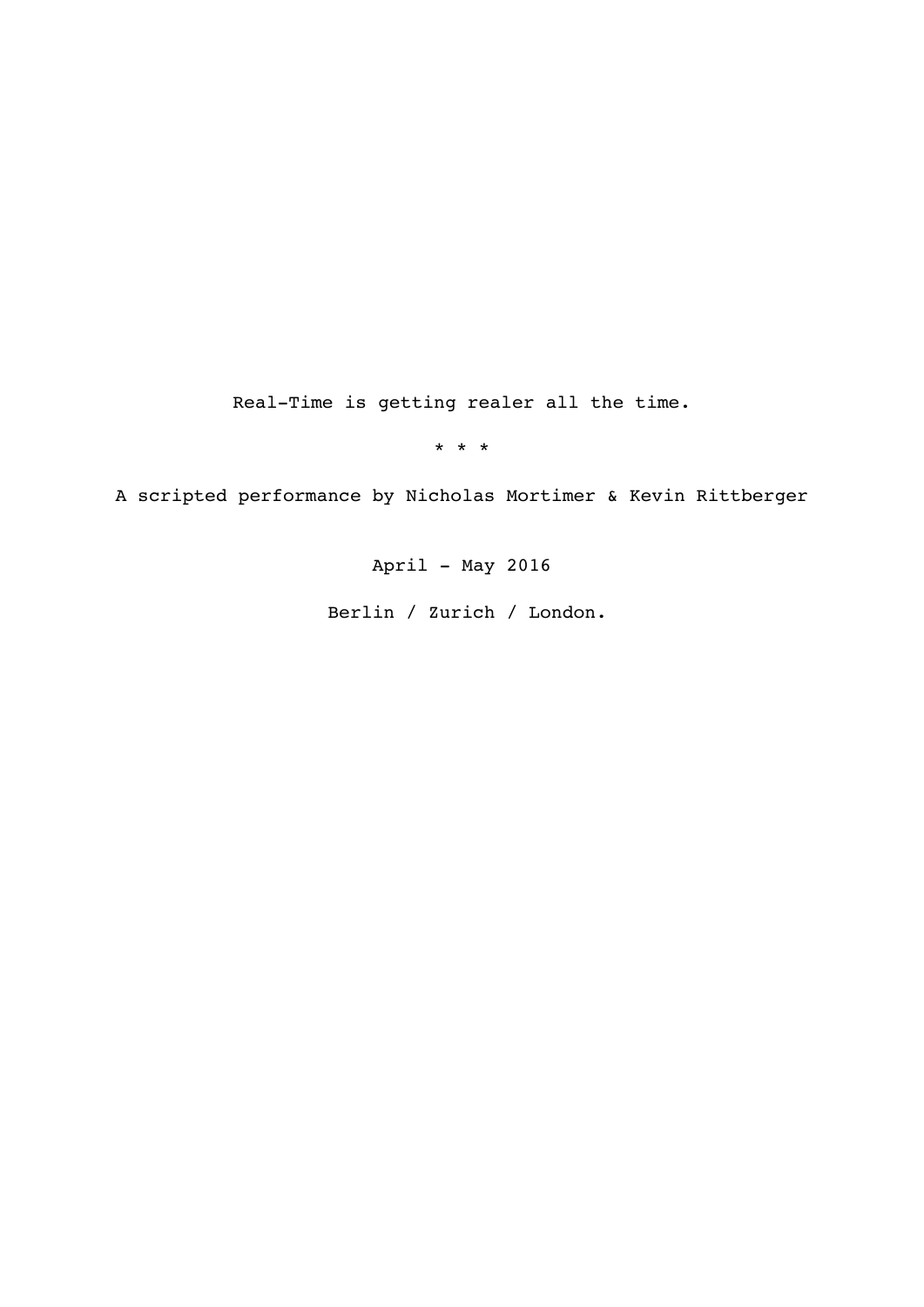#### **THE SCENE:**

The cast are situated in a Radio studio of Mainframe City 360/50, a city that houses the Cyberstride program, the economic algorithm of the Cybersyn Project. This is a dream space where "Statistics" reside and are recently and rapidly becoming politicised. In Mainframe City 360/50 the buildings are made up of architectural IBM mainframes - it is a vast metropolis set in a desert. Mainframe Radio has been imagined by SB as a way to communicate with the statistics - with the aim to educate them in more socially progressive views. We begin just before the show goes on the air, and after a surprise visit we end by travelling into the "Noosphere" an abstract utopia that contains all human thought throughout history.

#### **CHARACTERS:**

SB: Stafford Beer // A Cybernetician employed by the Chilean government from 1971-1973. We are inside his dream sequence where he is the host of a talk radio programme that addresses the "Statistics" - the inhabitants of Mainframe City. His programme tonight provides the story of socialist utopianism - a historical journey of key activists and projects, and he hopes that this lesson can help to educate and enthuse the apathetic and suicidal statistics who are finding it difficult to accept the changes that his project require.

CN: Constant Nieuwenhuys // A guest reader on the radio programme. An artist who produced the anti-capitalist city New Babylon as a long running artistic project from 1959-74. A non-architect architect, he promotes his ideas of nomadism and creative freedoms found in New Babylon. He is strongly in favour of ludic social behaviour and freedom of movement.

PC: Peter Cook // A guest reader on the radio programme. An Architect from the British based Archigram group, and joining the dream 1968, around the time of completing the Instant City Project. Wearing his speculative glasses nick-named "info gonks " He acts distracted and seems pre-occupied with ideas of mobility and free time, as well as a forward thinking, positive attitude towards the liberation that technology may bring.

HH: Hannah Höch // A guest reader on the radio programme. A Dadaist artist. She joins the dream from 1917 having become recently politically charged after the Bolshevik Revolution. She is beginning to imagine her transcultural collages and enters the scene with a cantankerous attitude against the negative aspects of future technological liberations.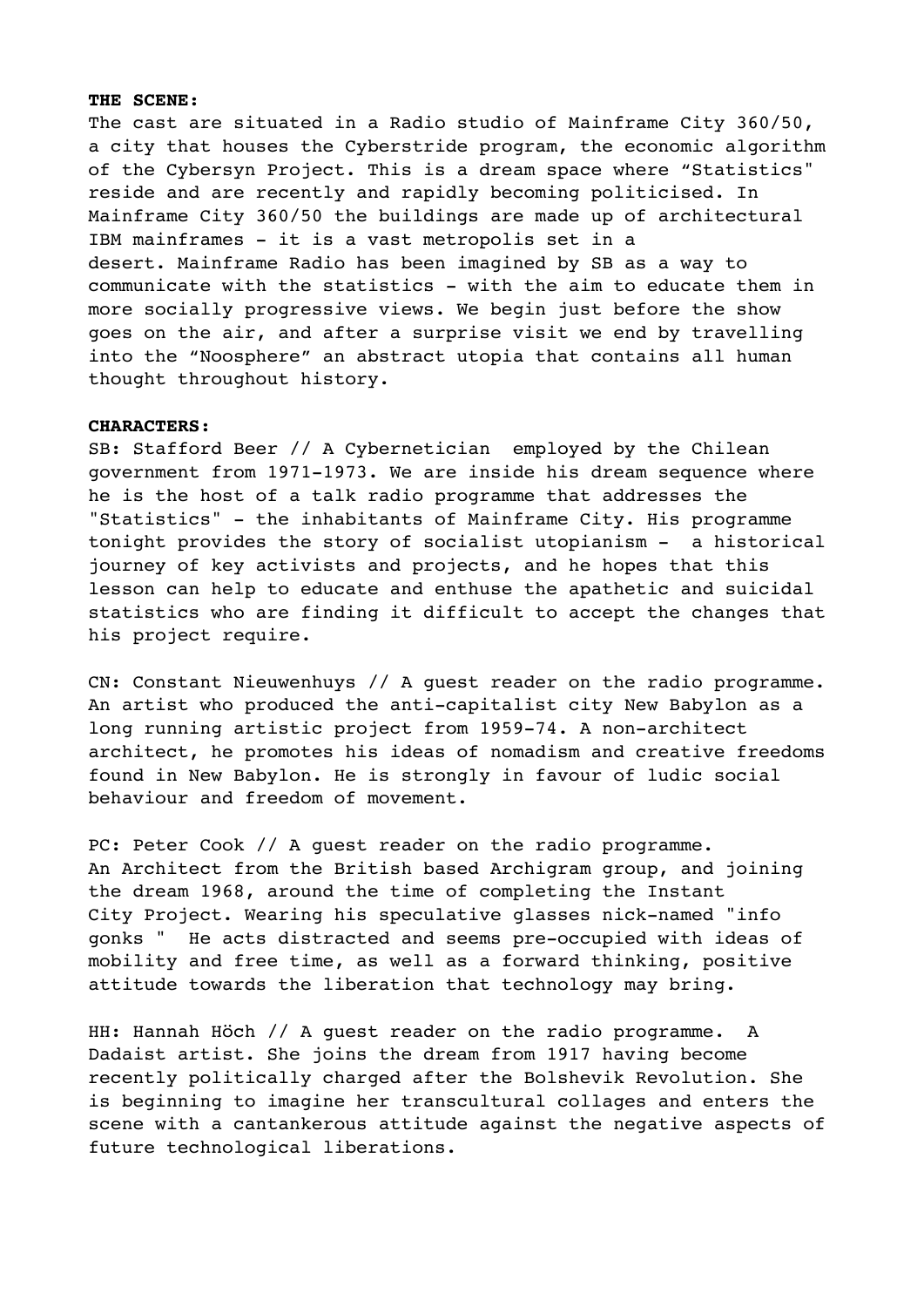**STEVIE WONDER - LIVING FOR THE CITY - PLAYS IN THE BACKGROUND** 

SB: Hi Hannah, thanks for making it all the way from 1924! HH: 1917! SB: Yes. Right.

Look! The statistics are suicidal again! See! [points outside to film playing on screen] We need to make them stop! [sighs] You know that my work in Chile is to instigate a cybernetic form of alternative economy and it's the first time that we can ever experience cybernetic management in a socialist economy! Do you know what that means to these statistics? Everything is going so fast, real-time, instantly! That's why they are burnt out, depressive, suicidal! Hannah, I hope you can help me do something about it ... [pause] So we only have this one song left before we go live on the airwaves... HH: What is this thing? SB: The Ico Bass. HH: What does it do? SB: It performs.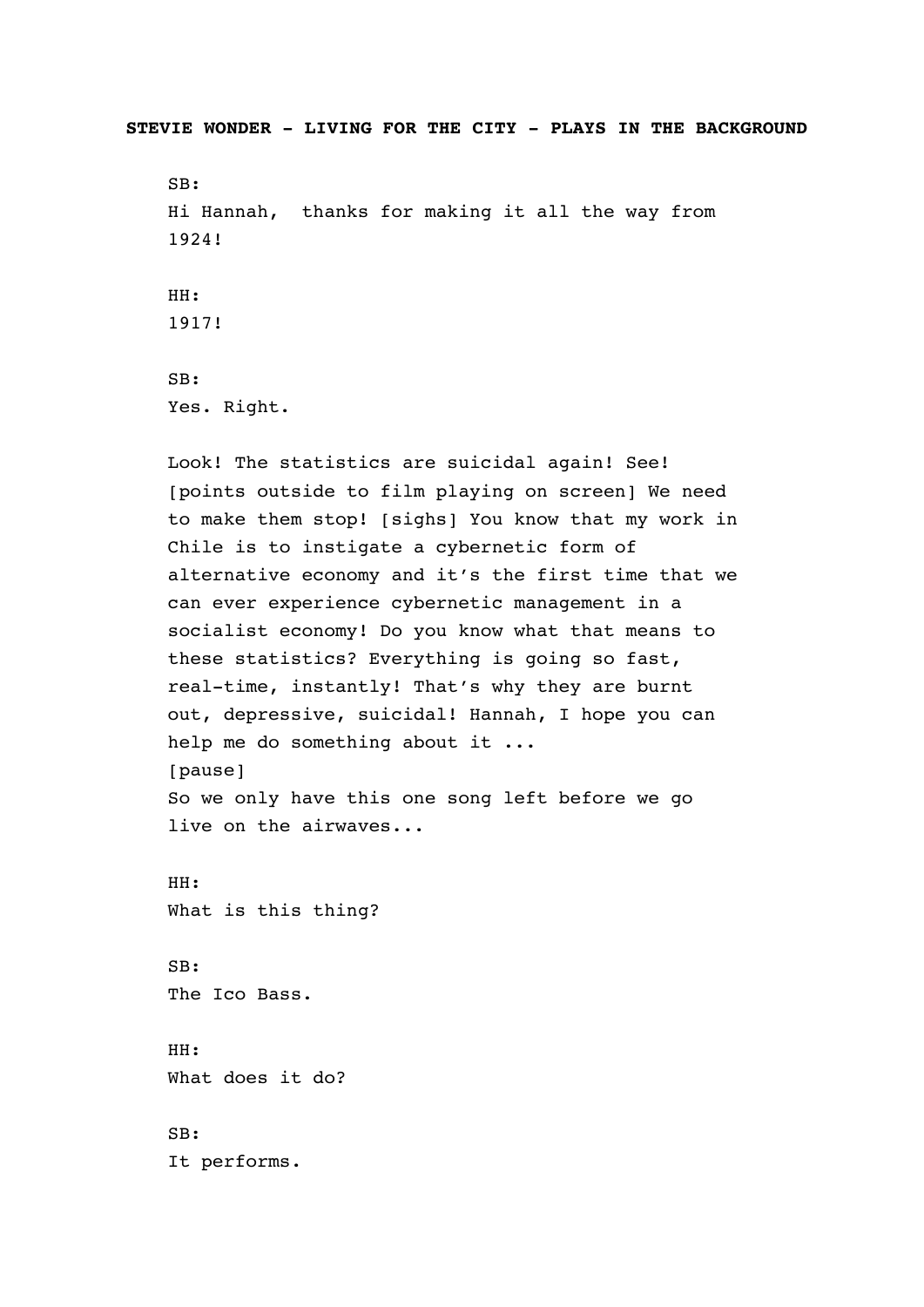HH: It performs or is to be performed? SB: Both. It Supports something that is moving, growing, proceeding anyway, that's cybernetics. HH: I see. What's in the centre? SB: There is no centre. HH: Is it about fusion? SB: Sorry- what? HH: Is it collage or syncretism? SB: [pauses] Listen Hannah, the Ico-Bass is a portal it connects to the Noosphere - What do you mean? HH: Are the elements seperated or joint up? SB: Entangled? Confused? HH: Mashed up? SB: Sorry, Hannah. You are going to have to ask Constant about it. He is the artist. I can only tell you how a socialist economy could work from bottom up, on self-organized levels!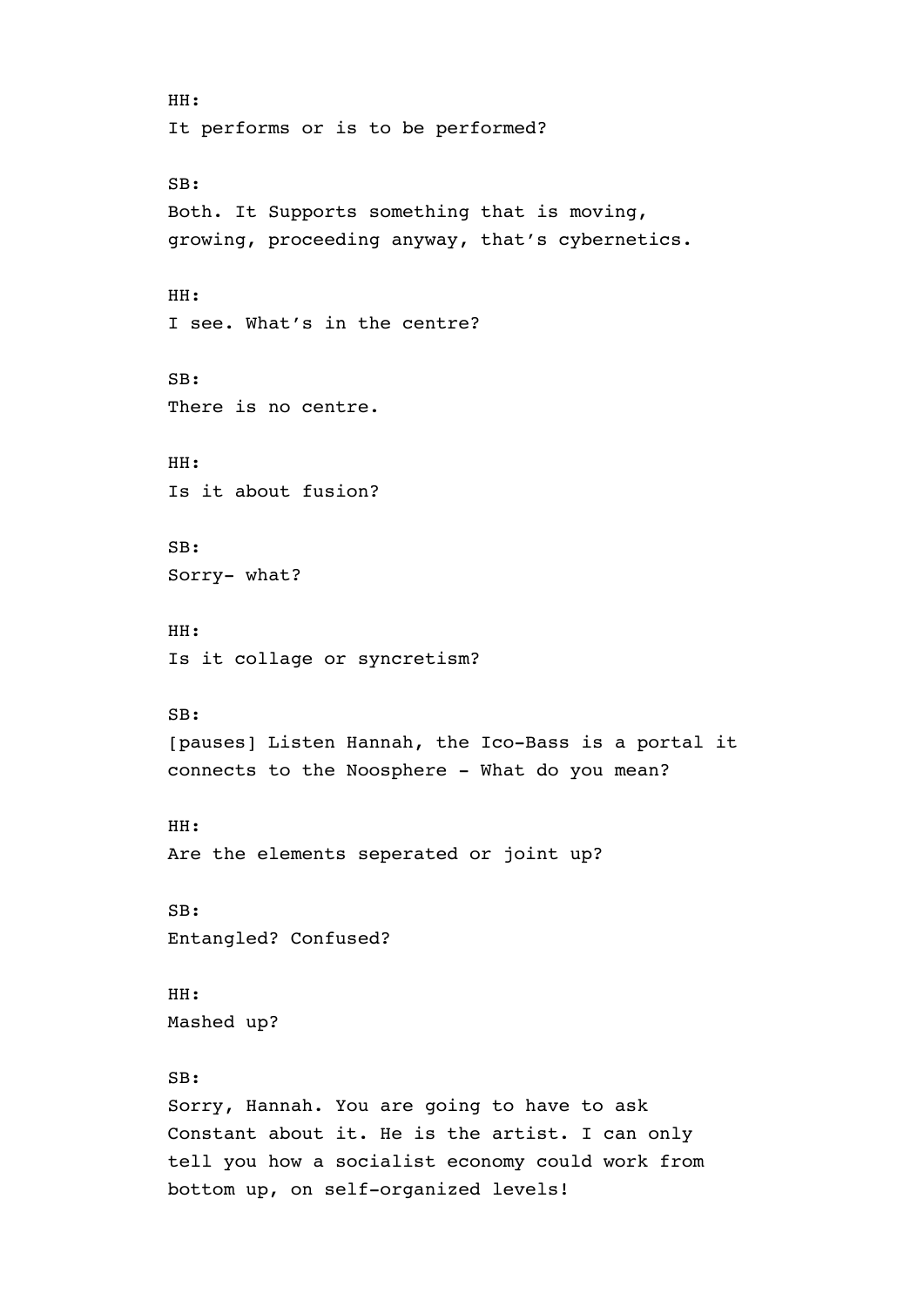```
HH: 
Can you? 
SB: 
Yes. Hi Peter! 
PC: 
Yes [pause] this is the true mediation of history - 
Instant City! Like a perfectly floating, upwardly 
mobile thought machine.......so mobile, so instant, 
so lightweight! 
HH: 
Yeah, I 've heard about tent camps, tent cities. 
And then you're out of the game, instantly. If 
you're not wanted any more. 
PC: 
How could you know of any tent cities? You are from 
1917! 
HH: 
So? What about the tent camps in front of London in 
1609? The palatines! German protestants living in 
tents for many months! It is the first mass exodus 
ever! Those Germans almost starving to death,
Waiting for ships to take them to the new world 
that the queen promised! And then the British 
proletariat comes to beat them up! all because 
there is no international solidarity yet! 
PC: 
Don't know what she is talking about. Should I get 
you a coffee or something? 
CN: 
So Stafford, will we get the chance to connect with 
the nervous system of the statistics? - And get the 
Statistics to come and play with us? Or are they
```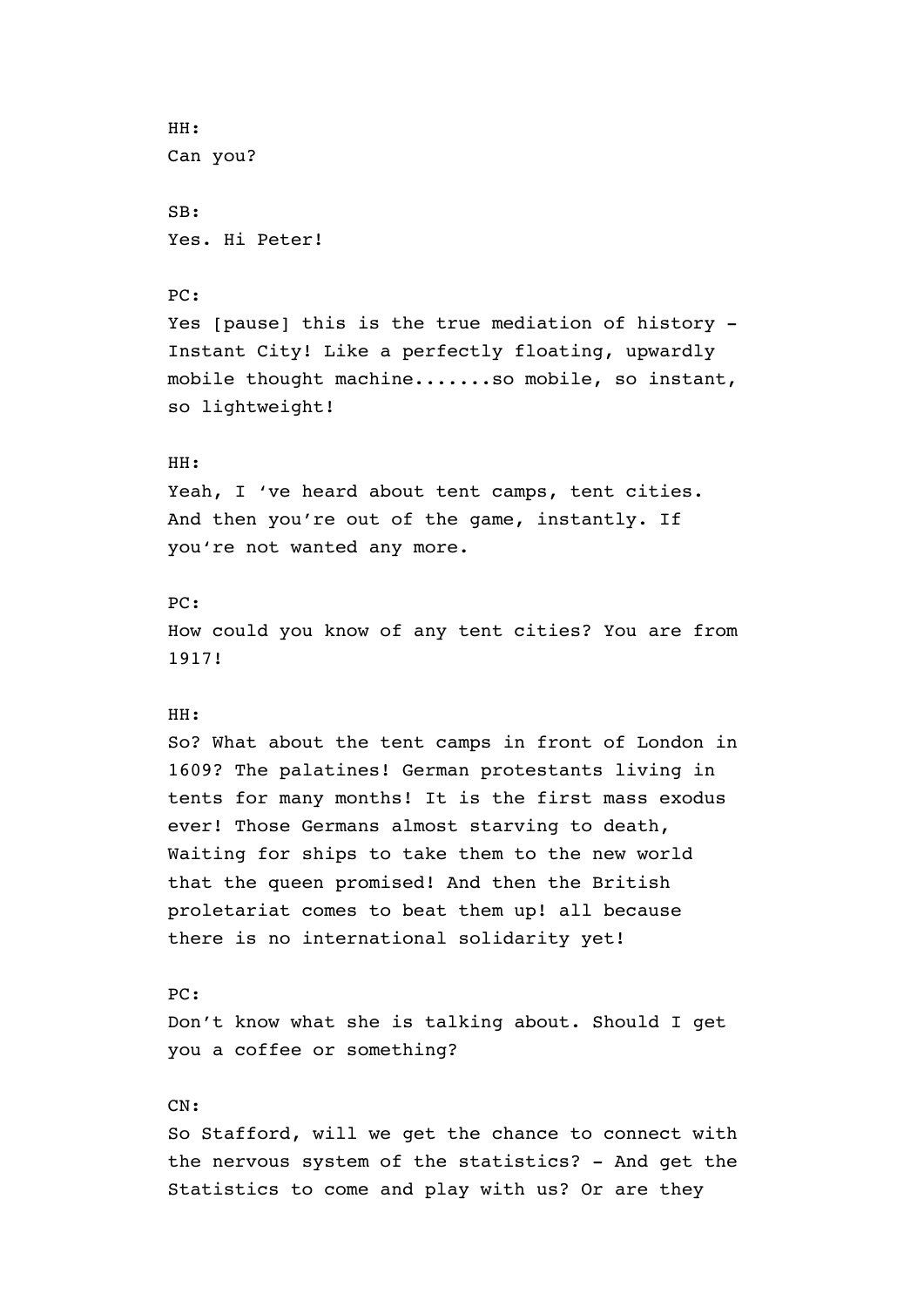just listening… This could give us a greater feedback? We need to educate and besoul them! Otherwise they will stay depressive, and we need to make the Statistics soulful, because Big Data needs to be a soulmate. doesn't it? Our fate depends on our soulmate. No?

# SB:

# [Distracted]

Yes, yes.. the feedback, this is just what I have in mind for the cyber folk - millions of algedonics and what is this BIG DATA you mention? Sorry Constant, we shouldn't loose any time, we must start the show! Are we all plugged in?? In 3 - 2 -  $1 -$ 

# **[music fade-out] [LIVE BROADCAST BEGINS]**

# SB:

Welcome, are you tuned in OK? This is of course your host speaking. [pause] My name is Stafford Beer, projecting to you all on mainframe radio. Listen, statistics, you are not simply data, you are much more than that, and it is important to know about our past, our heritage, we all have to know where we've come from! Boys and girls, our journey towards Salvador's socialism is getting closer all the time, and we have come a long way up to arrive here! Just think, you could be transporting the dead labour of past utopian visionaries!

```
CN: 
True.
```
# HH:

What you mean by boys and girls? Why do you have to keep up this silly binary gendering?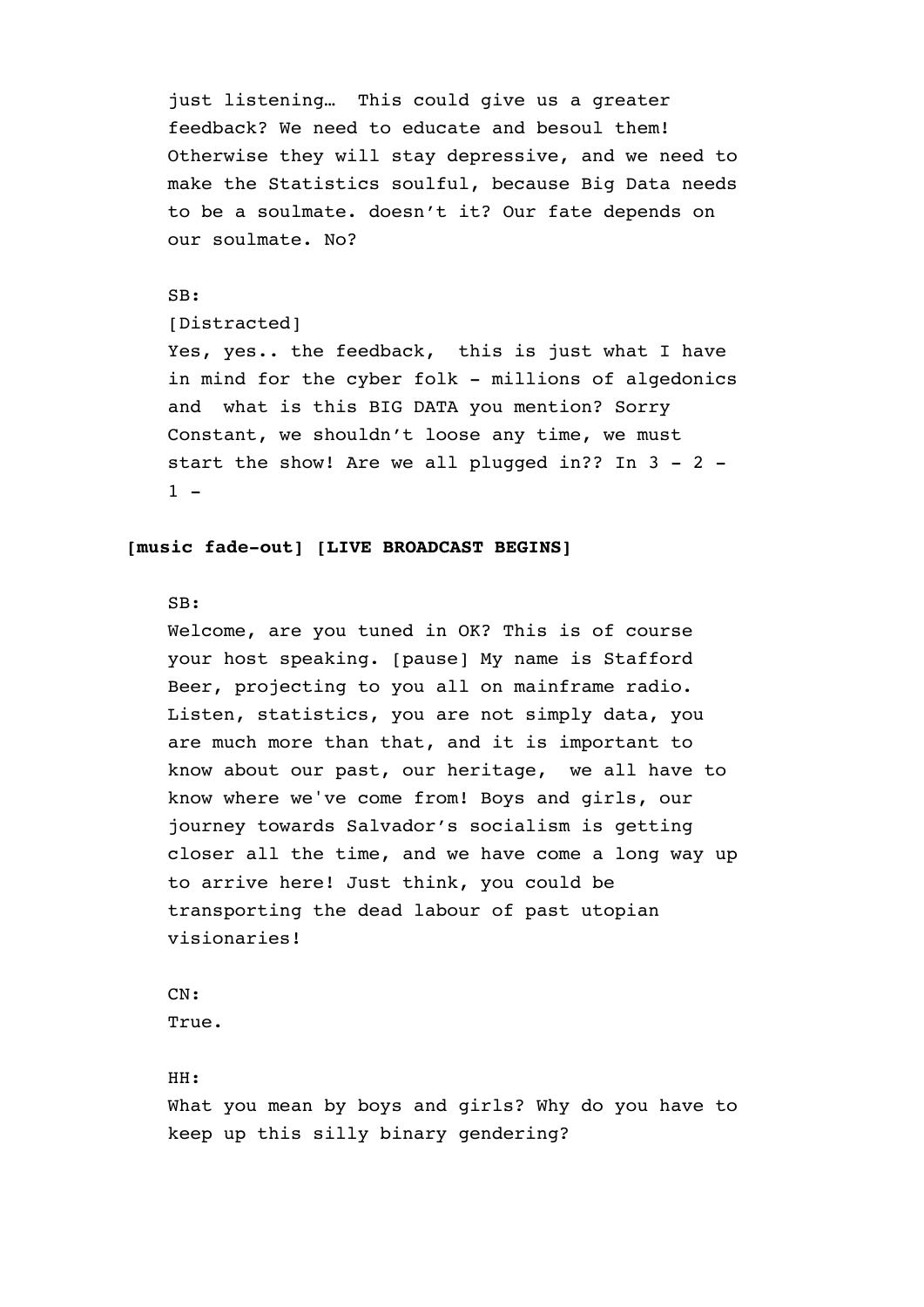PC: Hey Hannah. I got you a coffee. You seem to be tired. HH: I am not tired. SB: And tonight we will delve into the mechanics of utopian social endeavour, a complete vista of projects to engage you on the issues we all face here today… We will speak about the homo gurbenator! The homo ludens! We will talk about the Drop, the Quick, the Instant City! And last but not least about New Babylon! And without further distractions we will introduce you to tonight's guests: PC: Good evening, I am Peter Cook, a metamorphosed architect, I want to mobilise and produce the ideas that are necessarily floating and fleeting inside an Instant City... CN: Hello - I am Constant - a nomad from the streets of New Babylon, I want to make you become creative, besouled players in a multitude of situations – in a world without frontiers. HH: Hello Listeners - my name is Hannah Hoch, look at my mask! SB: Hannah, remember - this is radio! We're on air. HH: I Don't care. I am talking about cultural

transformation.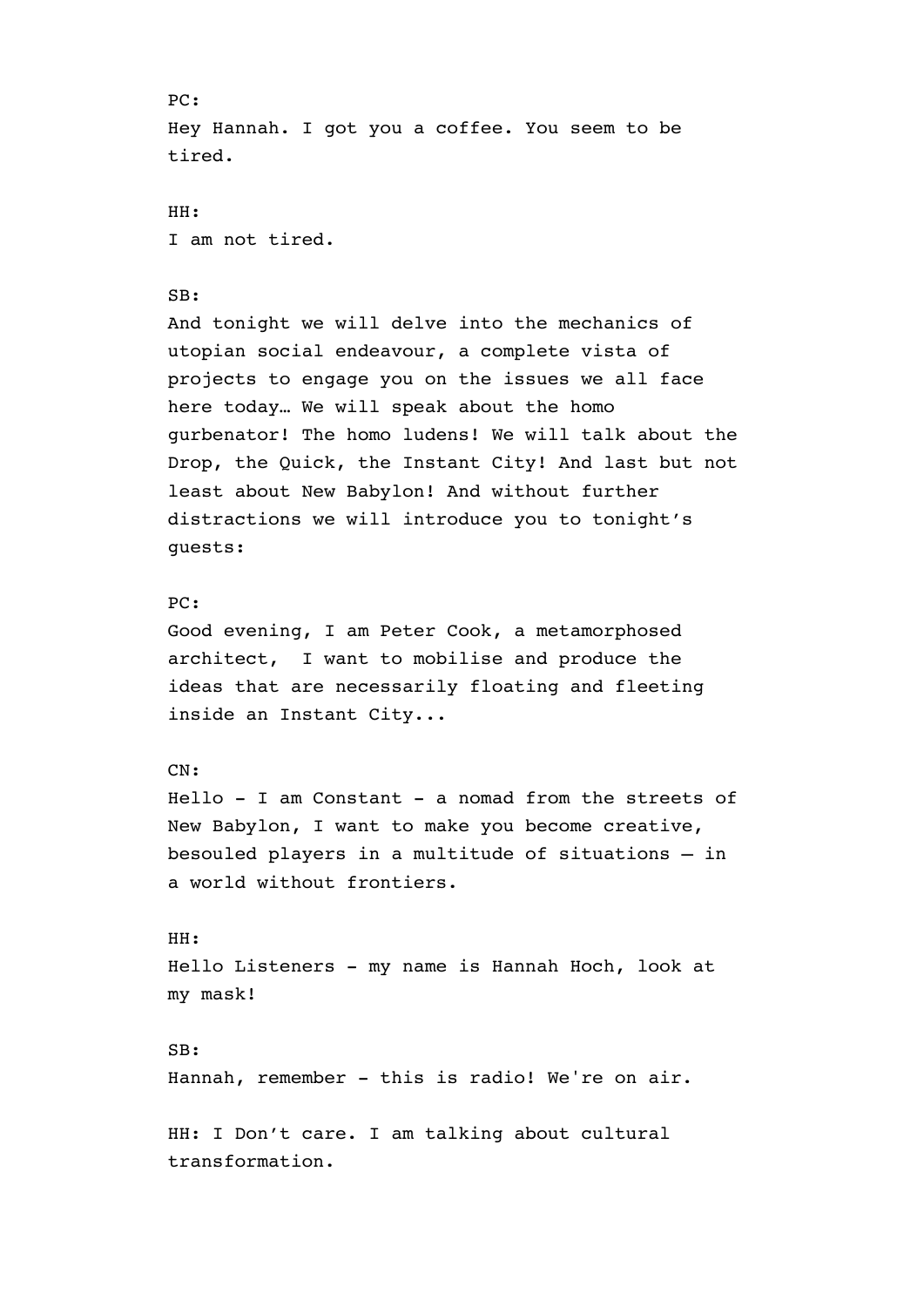# PC: We will come together now as a unit, the 4 of us will combine to form one networked brain that we'll use as a vehicle for you Statistics to access these lessons. SB: Right. One syntegrated brain, that's what I would like to call it. From More to Cabet from Morris to Constant.... Because it's all about SYNTEGRATION. Not only of our individual brains, it's also about a synergy of some of the greatest ideas of mankind - a third skin now is forming, Ah! the Noosphere! A complete network of all thoughts on the planet! PC: Utopia is floating within the stream of history, the wheel of life, the wheel of fortune, no, I mean the spokescouncil, you know what I mean… HH: What's a spokescouncil? SB: Ready Listeners? Well here we go….. Hannah, would you like to start? You already mentioned 1609. Maybe you can go back a hundred years more? HH:

More? Sure. In 1516 Thomas More writes his famous conceptual state "Utopia". From our point of view today, the island Outopus is a gigantic, gated community, sealing itself off from the outside, deciding if it will let intruders in or let them drown. Mores patriarchally-governed, insular state consists of 54 absolutely uniform cities, identical in customs and languages, and could legitimately be described as dystopian. More's criticism is quite up-to-date, if one compares the lucrative sheep farming of early capitalism at the end of the 16th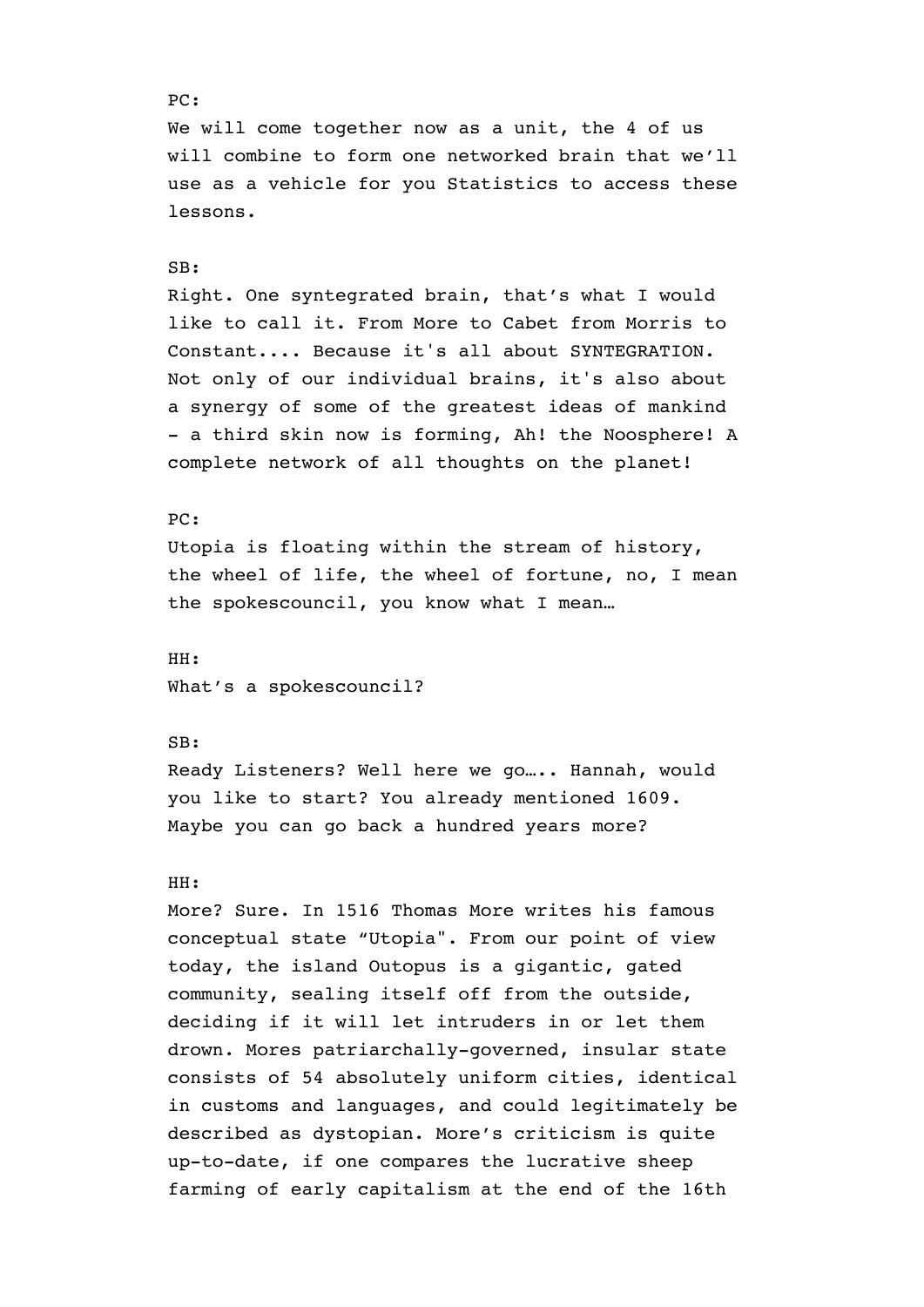century to the land-grabbing phenomenon of today for the purpose of bio-fuel or other cash-crop monocultures.

PC: What the hell is bio-fuel?

## HH:

Therefore, More states… Peter! Could you read the quote please, maybe you're already seeing sheeps through your gonks anyway…

## PC:

Sure! So here is Thomas More: [reading in exaggerated tones - to annoy Hannah) "Your sheep that were wont to be so meek and tame, and so small eaters, now, as I heard say, be become so great devourers and so wild, that they eat up, and swallow down the very men themselves. They consume, destroy, and devour whole fields, houses, and cities. And as though you lost no small quantity of ground by forests, chases, lawns, and parks, those good holy men turn all dwelling places and all glebeland into desolation and wilderness."

## HH:

That is why Utopia is about the Oikos, the sensible economic community. An alternate housekeeping, that makes the sheep and the people happy. Nevertheless the domestication of the savages on that former island Abraxas strongly resembles the extermination of indigenous cultures by European colonial powers. What is not disputed however, is that ever since and parallel to the development of capitalism, the 'other place' keeps bobbing up and down in the heads of enlightened Europeans, to finally bring equality, freedom and fraternity - later also sisterhood or simply solidarity - and more generally, prosperity.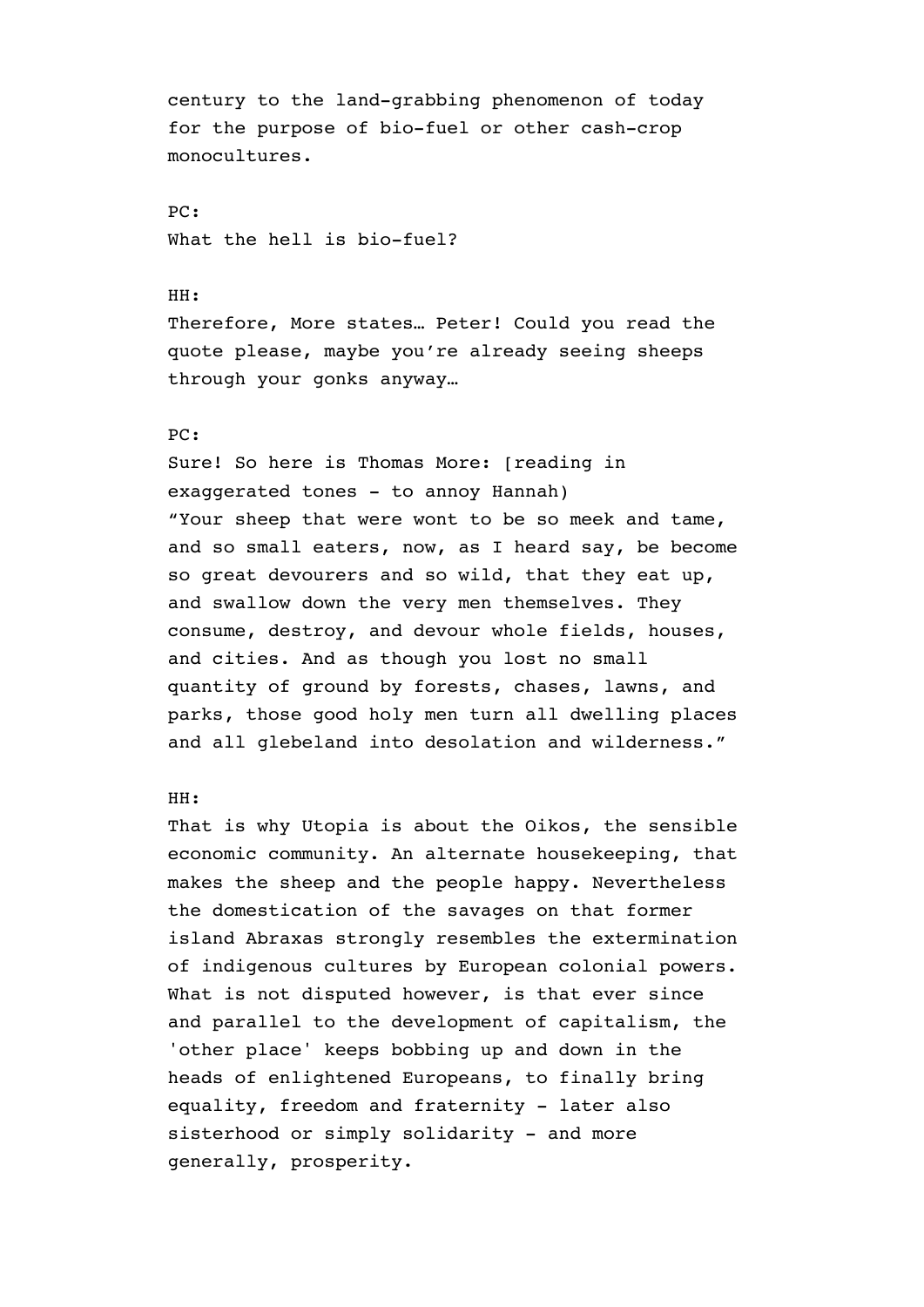But where will this place be located? On a remote island? In the city? Or in between? And how do I get there? By land? By sea? By air? By Airbnb? Or will it merely be found in thought? Or after catastrophies?

PC: What is Airbnb?

## CN:

Speaking of catastrophes - In 1755, at the time of the great earthquake in Lisbon, which can be considered as inspiration for Voltaires "Candide", the mechanisation of english cloth production is picking up speed and only one to two percent of Europeans are not living in the countryside; "The city is still an island in the ocean of rural civilisation". But soon the urbanisation would begin with a "disastrous irreversibillity". Since the "primordial accumulation" at the beginning of the seventeenth century, the expropriated peasants and tenants are urged into the cities; their Lords acquire more opportunities from sheep farming then from the rural subsistence farming. The gentry appropriate the common land. Those who remain, unless they attempt to stop the containments as "Levellers" and "Diggers", in order to articulate an alternative concept in the shadows of the modern age, tender to the trading companies, which are striking out into the new world, or are being criminalised or vanish into numerous prisons. Shakespeare calls the redundant and dispersed the unorganised and have-nots by their real name - "the Multitude".

# HH:

By the way, Candide is programmatic for Cabaret Voltaire! Voltaire as a principal character during the age of Enlightenment. And in 1916 my friend Hugo Ball is seeking, without any irony, to subtend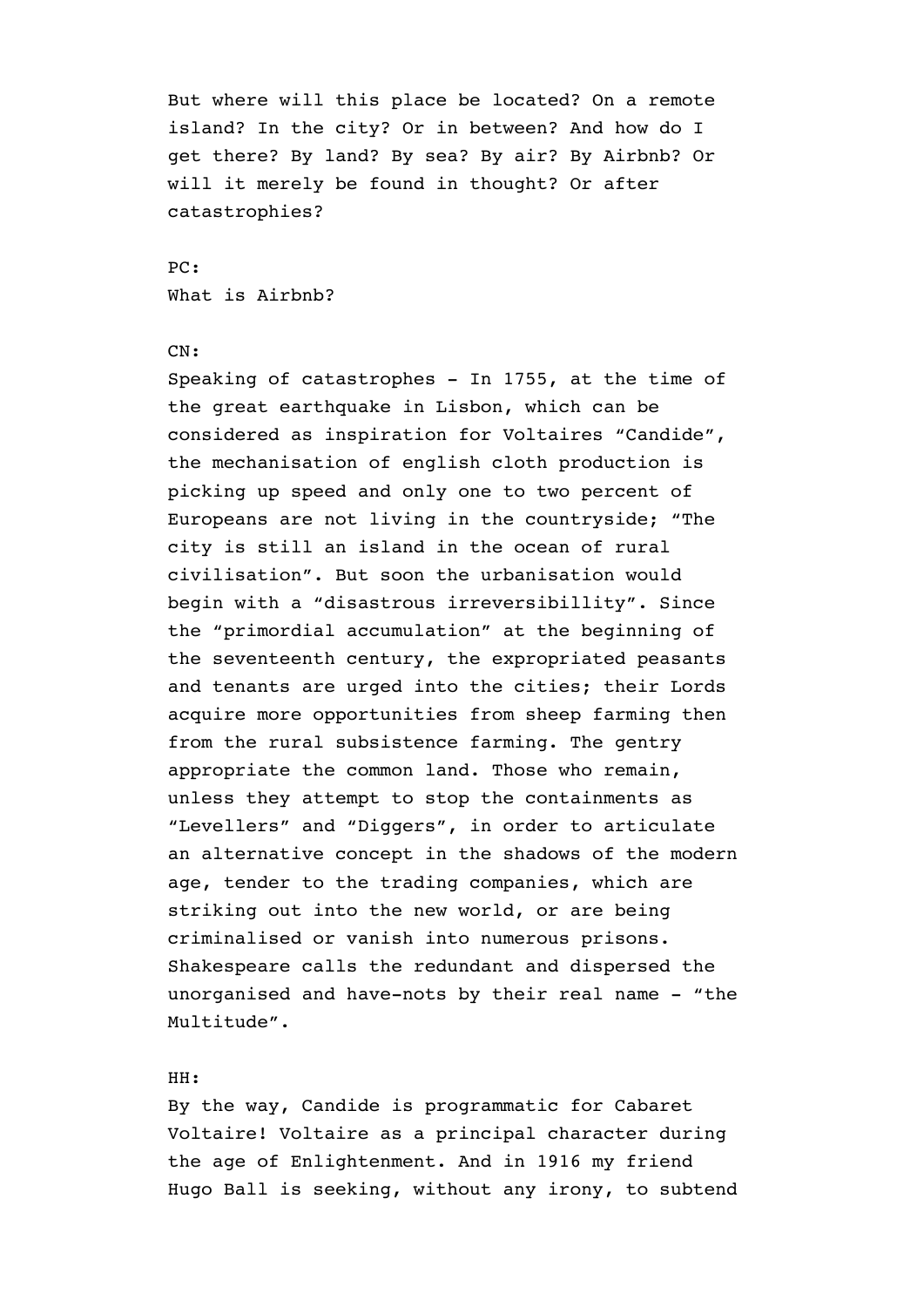"our kind of Candide" to the immediate present. So what is the Candide of our present I want to ask you guys! What does Candide mean anyway? Literally it's meant to be…

#### SB:

Thank you very much, Hannah, but can we please wait with the discussion until… [distracted by scenes outside of the studio] See, they are still suicidal! Maybe we should get closer to the present? Peter, do you want to…

# PC:

Sure. In the nineteenth century, as industrialisation experiences a tremendous boost, several Utopias emerge. In 1840 Etienne Cabet first writes a novel about "Icaria", and 8 years later his literary Icaria is no longer a fictive insular state but a real cooperative community for a few thousand inhabitants. Upon consultation with the already experienced, Scottish utopian Robert Owen, Texas got chosen as the first location for a Icarian settlement. As factory manager in the cotton industry since 1800, Owen had already drastically improved the conditions of the workers in New Lanark, Scotland, but subsequently failed in the state of Indiana in 1825, with his cooperatively structured colony "New Harmony", which was supposed to re-shape the already existing small town "Harmony". Anyway, returning to Icarian, it seems that in front of the 500 dwellers Cabet behaves like a dictator and later Icaria goes bankrupt, because after 1860 money sources from France run dry.

But much more entertaining is the conception of the clerk Fourier, on the other hand. A "guarantistic" city of transition, with concentrically arranged housing blocks, courtyards and workshops, which later, after the assumed societal maturation, was supposed to lead to the harmony of the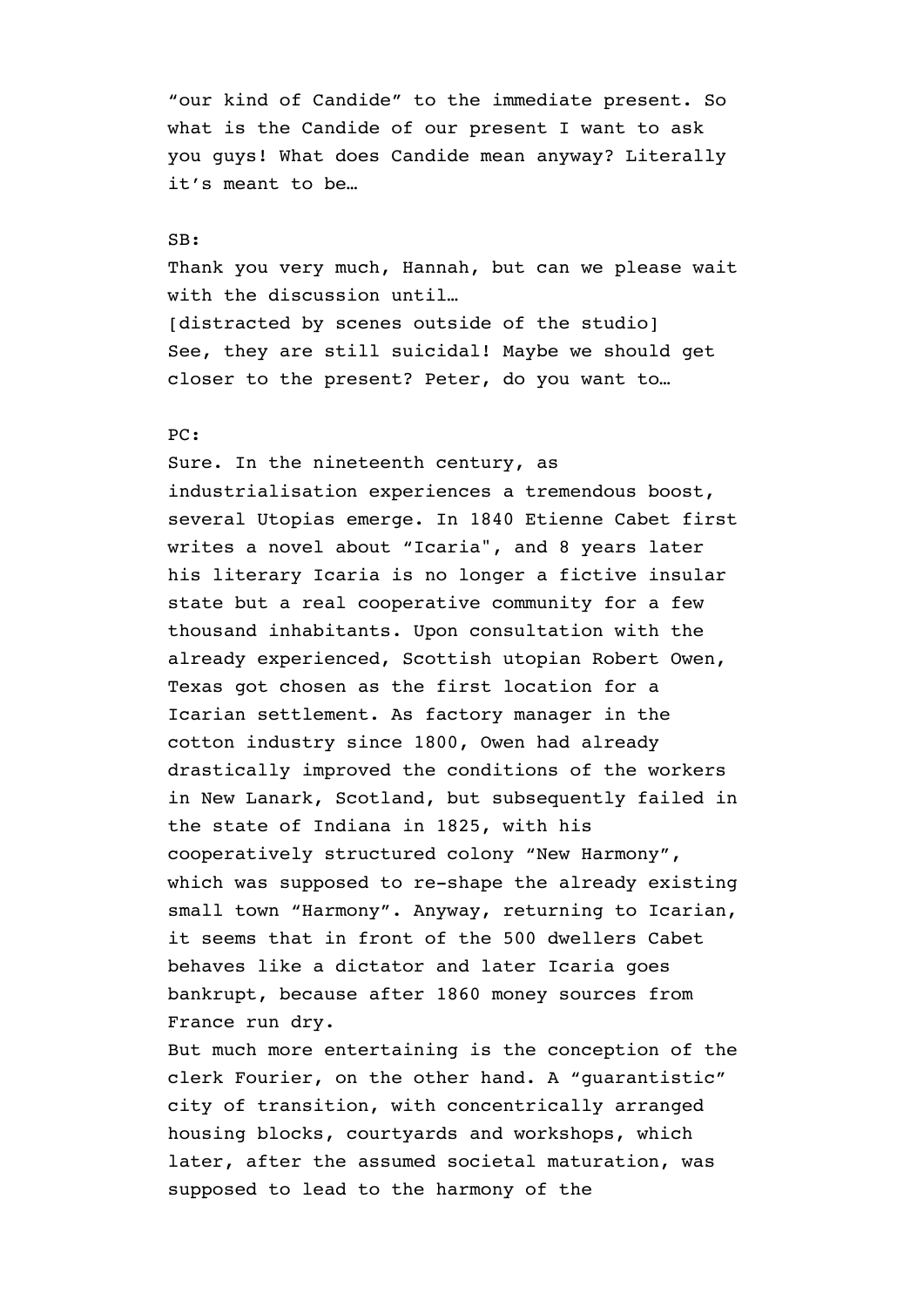"Phalanstery" - a single building of 1200 metres not unlike Versailles, which would accommodate the highly communicative community under one roof, a "miracle castle". And here it comes! : It was intended for workers to change their workplace every two hours to prevent alienation; the architecture also included a generous glazed gallery, not dissimilar from a consumeristic temple of goods. Furthermore the "ministère de la cour d'amour" were tasked to create a new world of making love. Who would be part of the 1800 inhabitants and if it would be possible to link several phalansteries all around the globe weren't issues yet. Neither was Stafford Beers Cybernetic Management yet invented, nor Cedric Prices Fun Palace.

SB: Thanks for the credit, Peter.

# PC:

I think we have to go back to Fourier if we want to create Instant Cities today, to bring the spirit of the Metropolis to the people everywhere.

#### CN:

And all the work will be done by machines of loving grace. So that we can be homo ludens all day long. Stafford?

#### HH:

Fourier is the first one talking about feminism, at the same time he is anti-semitic.

## SB:

I think we have to talk a bit more of labour as the reward of life. We cannot forget about "News from Nowhere" by Willian Morris. In 1890 Morris' anarcho-communist utopia "News from Nowhere" is disappointed by the failure of the Parisian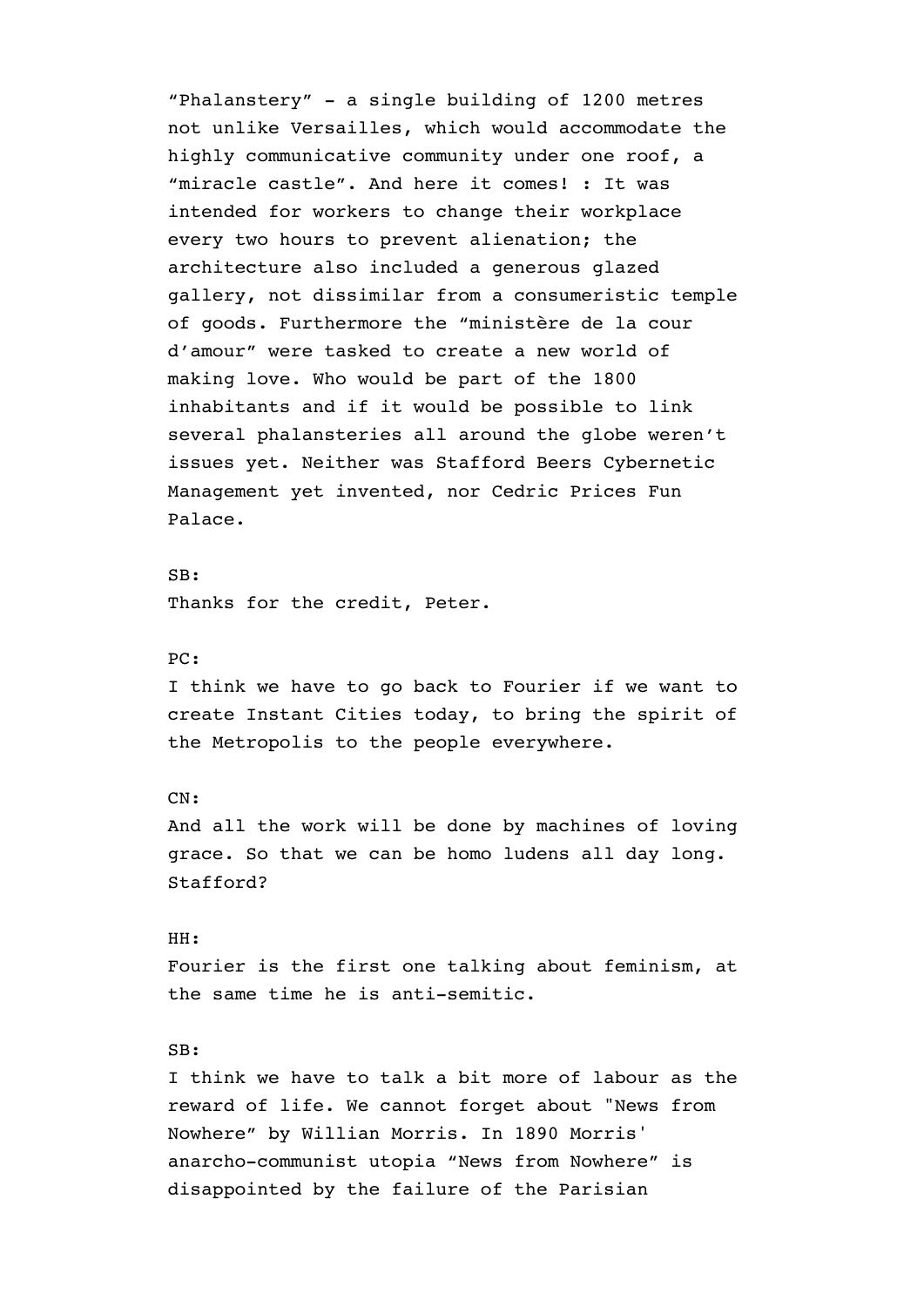commune, and understands the difficulties of early social democracy. His hymn on the merging of work and art, of city and countryside, in the peaceful, post-industrial Arcadia cannot help but initiate, after a couple of joyous first chapters, a bloody civil war which caused the huge transformation. Utopia, previously had been the assumption of a picture,a leap into a peaceful future, now informed by the massive changes around it, believes that transformation can't take place nonviolently. Morris' community breathes a far more righteous zeal and, less hedonism than the "Phalanstère", and thereby initiates the definitely sensuous "Arts and Crafts"-movement. This affected the Garden City movement of Ebenezer Howard in Letchworth, while as of 1900, and almost at the same time Gustav Landauer and other life reformers tried to give shape and soul to a "New Society". Monte Vérita comes out as the most famous example for dropping out of the industrialisedcapitalist world.

Even if the Russian Avantgarde includes a few poets who want to leave the planet for good as Cosmists and Immortalists; the exodus of those who are not associating themselves with the anonymous city dwellers any more, but with communes, collectives, cooperatives, corrals and other alternative ways of life, is henceforth referred to as topical. In the 1960s the ideas of the turn of the century life reformers got picked up, and were adapted by Steward Brands "Whole Earth Catalog". So today we are standing on the treshold of techno-utopia - in the middle of a new cyberculture and neoprimitivism.

CN:

Ok now finally we are arriving at present tense. That's what I'd like to talk about!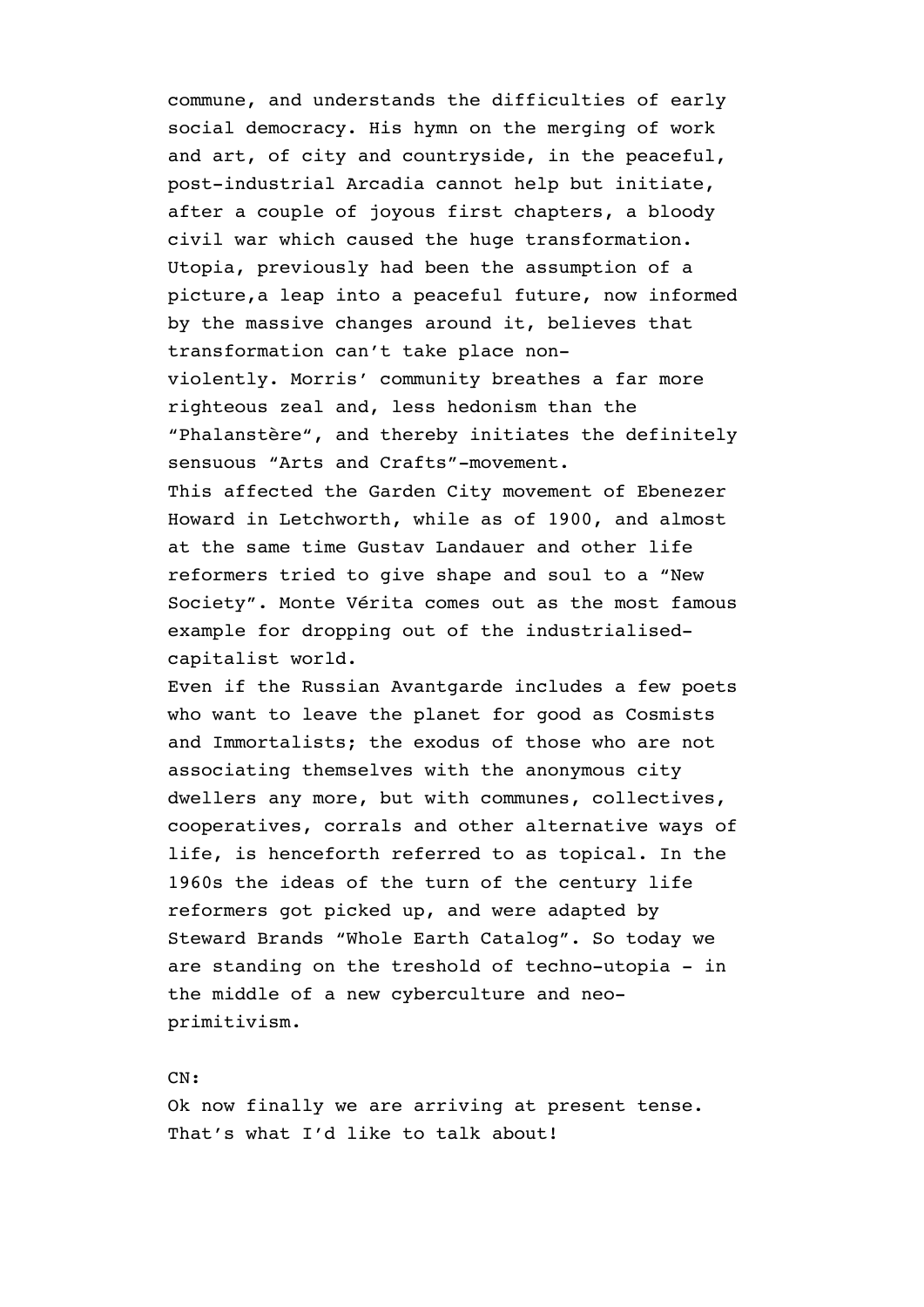```
HH: 
Where are you? Somewhere in the future? 
PC: 
We're in 1968. 
SB: 
No I am in 1973. 
CN: 
I am now. Always. 
HH: 
Ok, tell me! How did the Russian revolution end? 
How did the Dada movement end? 
PC: 
Failed. 
HH: 
Failed what? What failed? 
SB: 
Failed states. 
HH: 
States of mind? 
CN: 
Can I talk about New Babylon now? Can I talk about 
the present? 
HH: 
You are talking about the future. I will meditate 
on transculture. Seems to be something timeless. 
Endless. Devine immortelle. Can I use this for 
meditation, Stafford? 
SB: 
Sure. It's an enneagramm.
```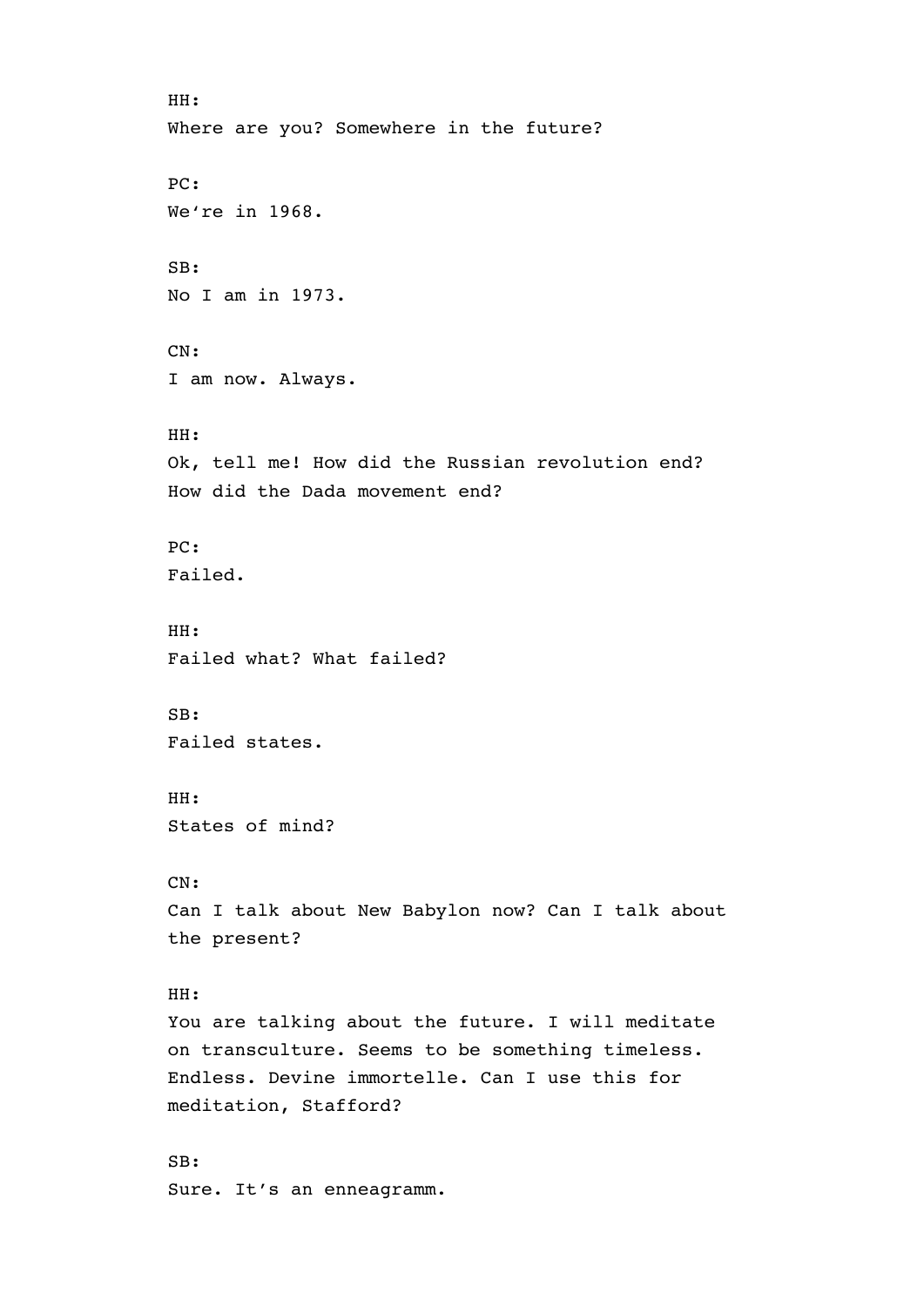# HH: I know what it is.

# CN:

Ok, now concentrate. Everybody. I have been labouring from the late 50s onwards, for decades I suppose, on this anti-capitalistic city model "New Babylon". The city I would like to anticipate is a so called Dériville, a Drift City, and it will become a city of hospitality, of convivality and radical inclusion. It is the attack of the nonarchitect on architecture, the artist's gesture against art. I always hated "De Stijl" for their religious fetishization of the line. Therefore New Babylon is an evasion of geometric formalism: every line extinguishes the previous one. The people who live here are nomads, not dwellers, they draw their own lines, they practise their ludic social behaviour. Everyone is co-creator of a new form of horizontal architecture. I prefer to call New Babylon a realistic project because it distances itself from the present conditions which has lost touch with reality. The culture of New Babylon does not result from isolated activities, from exceptional situations, but from the global activity of the whole world population. Freedom of movement is common sense. We are creating a -according to Deleuze- rhizome-like, worldwide network. There is no masterplan. I am libertarian, but not like the New Economy will claim it.

SB: What do you know about New Economy?

HH: What are you talking about?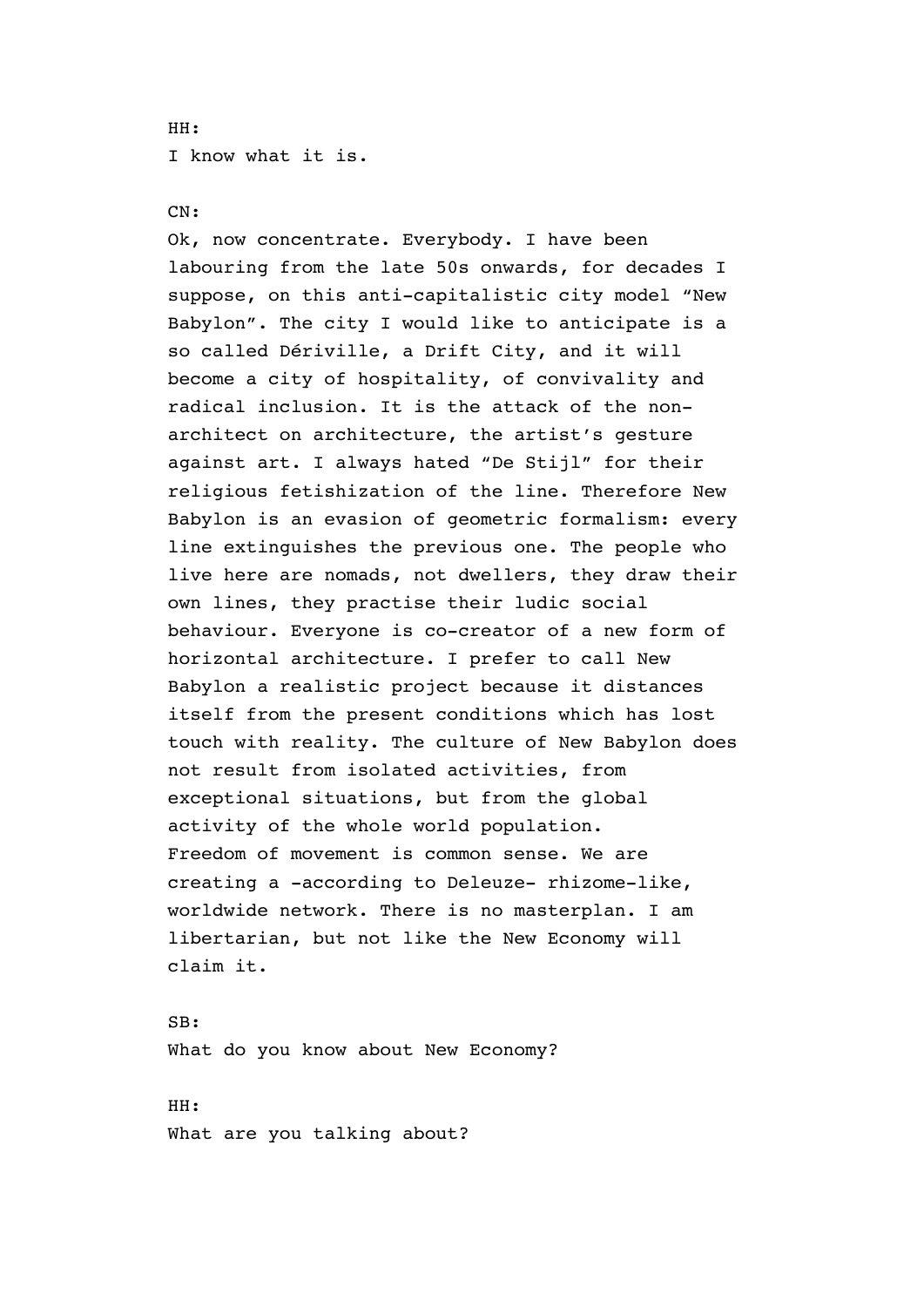Let's stay optimistic. What's so wrong with a new economy, it's going to help us to build robots that will do the work that nobody wants to do. I see it through my speculative glasses, sorry, info-gonks. Nobody needs to work anymore, the machines are serving the humans now, the horizontal society, so everybody will be a homo ludens, connected, creative, in free association with their fellow human beings. It's a life of peaceful continuous activity, full of encounters with who-ever, real and virtual, across the globe. Love. Love. Love. A helluva lot of love.

# HH: A hell.

# PC:

It's "Instant City". It's Zurich meets London, it's Venice meets Panama. It's bringing Eames Chairs to child soldiers in Swasiland. It's everywhere. It's an adorable society of spectacle, ever-changing. Every generation has to build their own city", isn't it? – we are floating with the zeitgeist, lightweight, with a great ease, don't you feel it? I am delighted! Don't you consider the city as monumental work, Constant! Don't you consider your work as monumental work, Stafford!

## HH:

This is hell. I can see borders, frontiers, fences everywhere, scissors in your heads…

# SB: Hannah!

PC: I'll get you another coffee. you're tired again. Low energy.

## PC: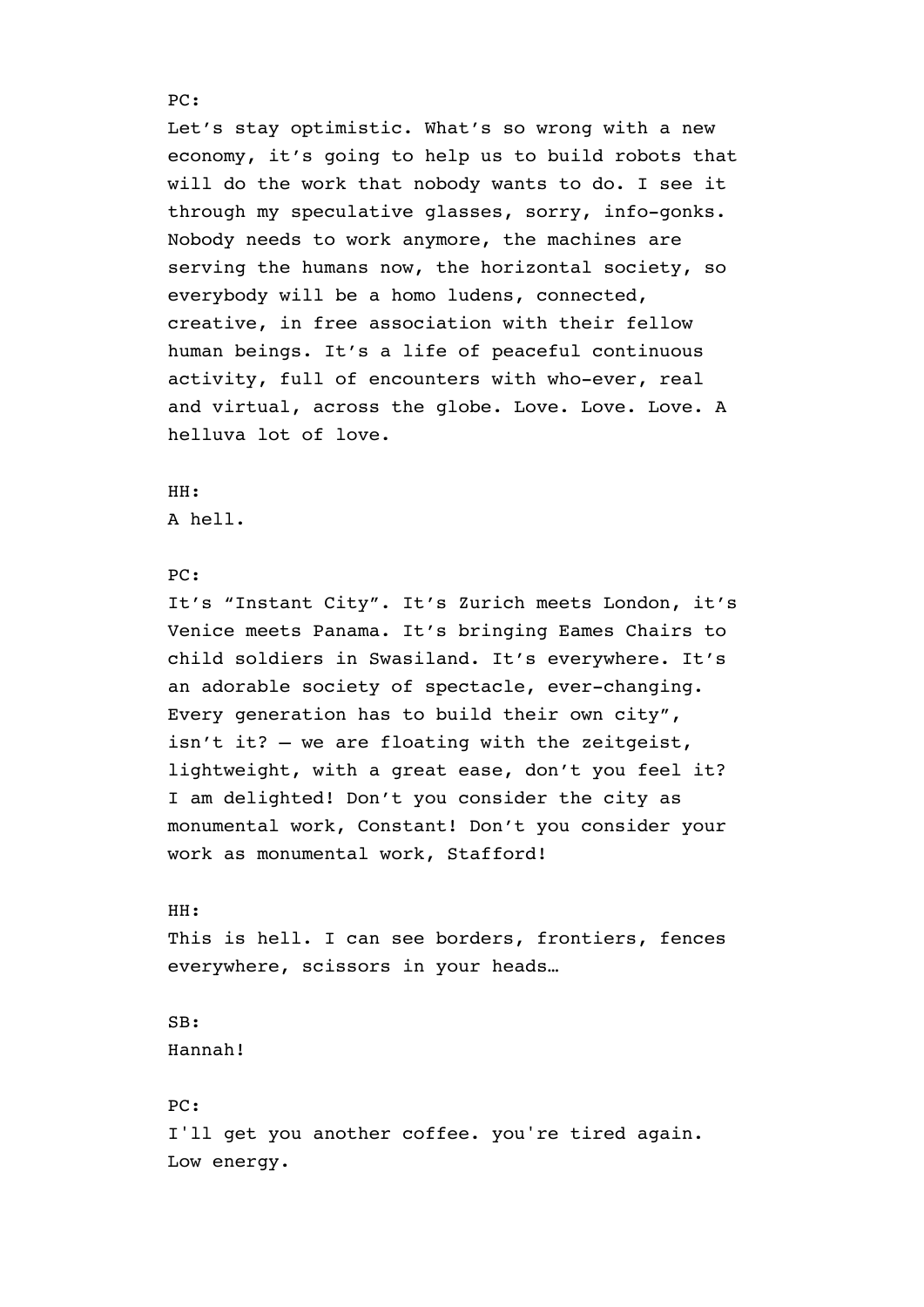I am not tired. You are fast tracking running into the abyss of gamification. And your utopia will always be white, male, heterosexual, so you are only seeing Baywatch girls through your info gonks. Is it instagrammable, Peter? And nothing will be solved. You can fuck your robots. That's all. Until they fuck you. I'm here to stop social deskilling.

PC:

What?

## HH:

They say "access, not possession". And then they take it all, while we are streaming our own lives!

## PC:

Could anybody translate, please?

## HH:

The inability to imagine a different life is capital's ultimate triumph? It's about a right to change ourselves by changing the city. It's about a common urban right. It's about a collective power to reshape the processes of urbanization. One day we will have carried out production as human beings. "Our products would be so many mirrors in which we saw reflected our essential nature." One day the organization of work will be carried out differently, there won't be a clear separation between brain work and manual work any more. The division of labour will always stay, some experts will be needed, but complemented by things to be done by everyone. There won't be no work to be done, but much less, so that work would ultimately cause joy and pleasure and - this is still the biggest utopian blind spot – wage labour will disappear - covered by a global basic income. And now you guys tell me, does my manifesto sound like

#### HH: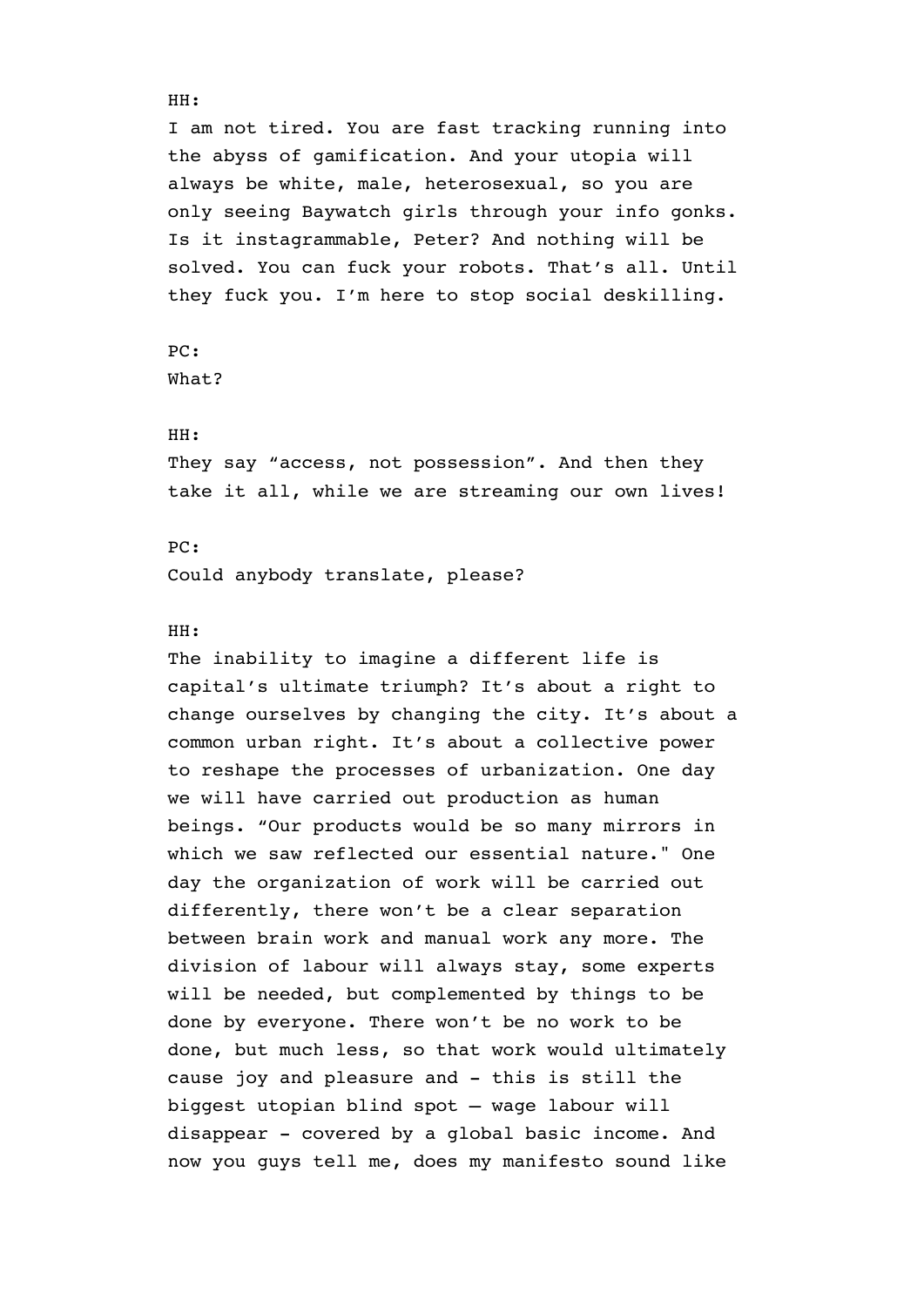sharing economy or a p2p, worker-owned, selfgoverned cooperative? PC: Shared what? What do you mean with global basic income? HH: I mean everybody gets basic income. All over the globe. PC: Ok. And then everybody would be happy and creative. Right? HH: Yes, that's what I'm talking about. Artists could work without any economic pressure, especially them. CN: Yes. That's New Babylon. And everybody would be free to go wherever he or she wants to. PC: So can I ask you a question? When did you create your mask? HH: It was just last week. PC: Ok. So you were very happy and financially balanced when you made this wonderful piece of art? HH: Well no, honestly, when I did this mask I was almost starving.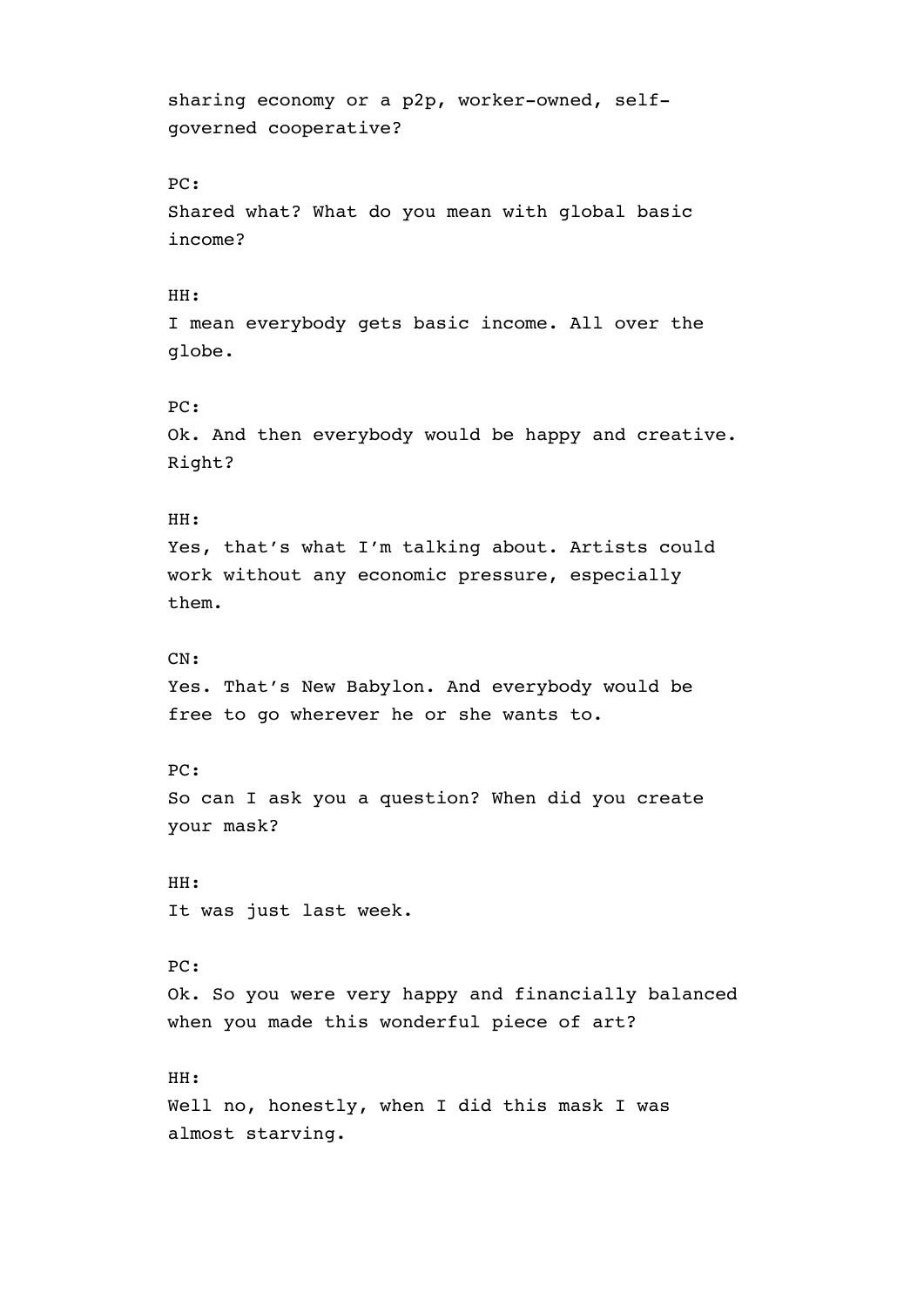```
PC: 
See. No money, great art. 
HH: 
I will cut off your ear right now! Next thing you 
postulate is poor people in underdeveloped 
countries are happier than we are! 
SB: 
Sorry guys, we are in 1973. Could we please stay 
here? 
CN: 
Yeah. We're now. I feel like I have to stand up and 
dance a bit. [pause] Hey, there is someone outside. 
Looks like a statistic. 
SB: 
Really? 
CN: 
And it's knocking at the door. 
HH: 
I will open the door! 
SB: 
Who are you? 
ST: 
I am an anonymous armadillo! 
PC: 
What? 
SB: 
A statistic! - but not at all apathetic - this one 
is truly energised….!
```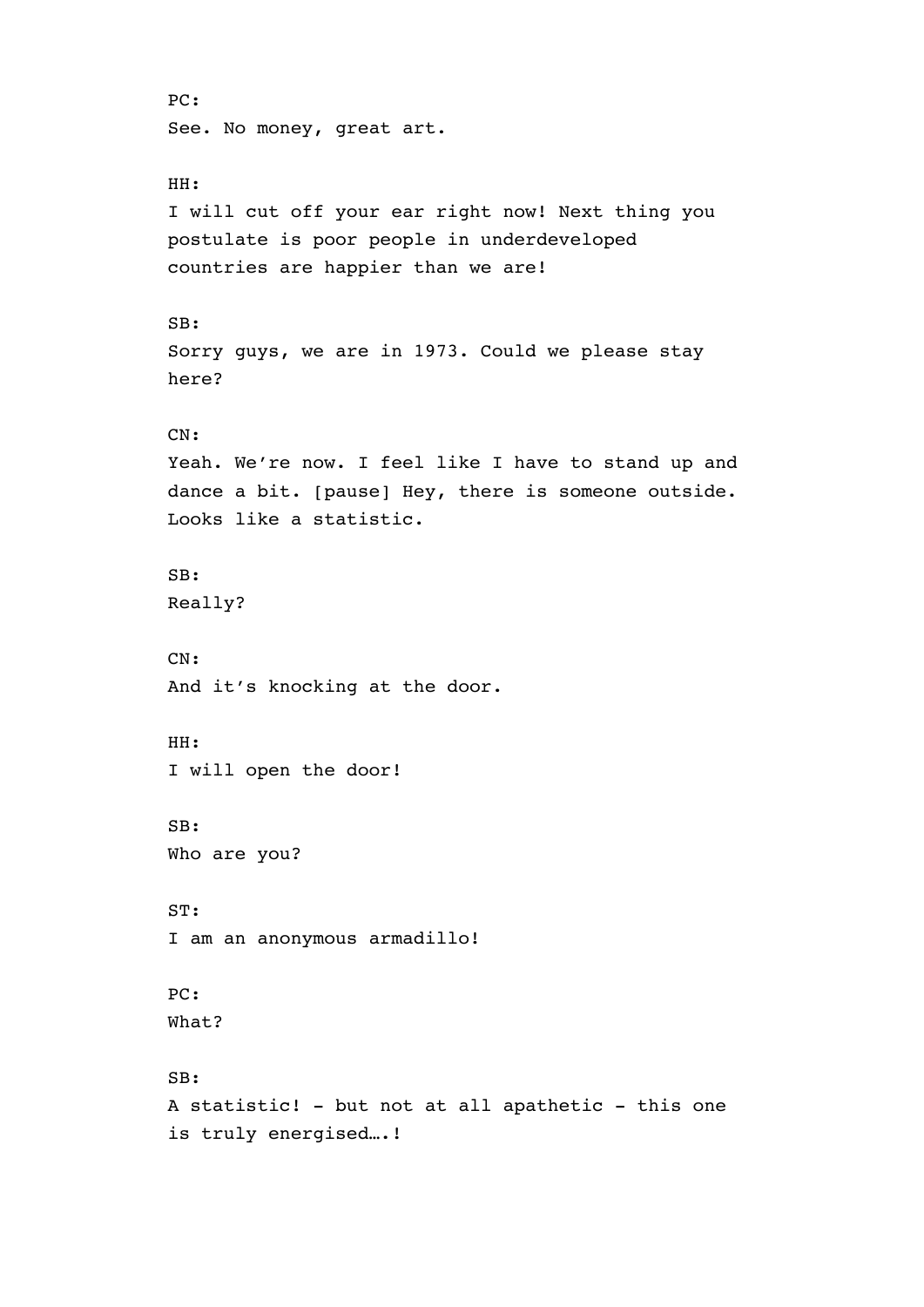```
HH: 
How cute! I wanna touch you! 
SB: 
Who are you? 
ST: 
I am an anonymous swamp frog. And I am sick of you 
speaking about us! 
HH: 
Wow. 
SB: 
Excuse me? What are you? 
ST: 
I am an anonymous Wolpertinger. 
HH: 
Yes! 
PC: 
It is changing all the time! 
HH: 
A collage creature. 
ST: 
And I am sick of you speaking about us! 
HH: 
And I am Trinh T. Minh Ha and the only thing that 
works is speaking nearby! 
ST: 
Exactely. I have been travelling through glass 
fibre networks for a very long time. You would be 
surprised, that real-time is getting realer all the 
time. Just recently I streamed a song from Ulan
```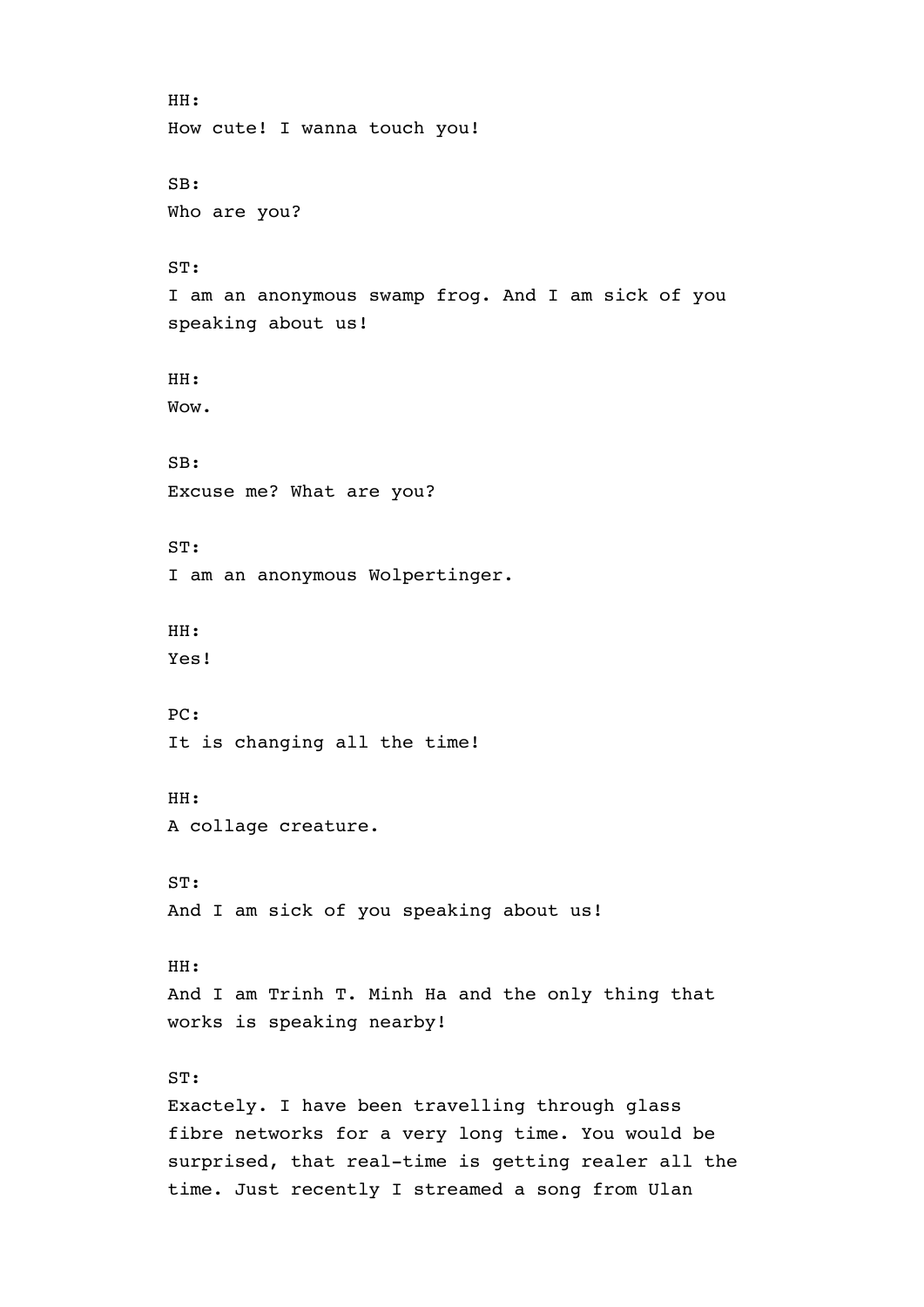Bator to Tierra del Fuego in 0,00000000000001 seconds. So basically I know the whole world by heart. There was a power cut when I was in the middle of the Pacific Ocean and as I had 0,2 seconds time, an eternity, I could connect to slime, krill and some more agency I could find at the bottom of the sea.

We will leave the script now. We will leave Mainframe Radio. Let's change, and move into the Noosphere, to digital transcendence. Anybody want to come with me?

HH: Me.

ST: Word.

HH: Ballet.

[Hannah and The Statistic plug into the ICO - face each other and begin to perform a word ballet as they transport to the Noosphere]

[The Ico-Bass is activated and SB moves into position to control the portal to the Noosphere]

\*\*\*\*\*

[Words below can be used in the chant by any other cat member if desired]

|           | Digging       |
|-----------|---------------|
| Timeless  | Speaking      |
| Archive   | Agency        |
| Data      | Voice         |
| Dada      | Non-Human     |
| Mining    |               |
| Soul      | Ontology      |
| Instantly | World-brain   |
| Nearby    | Unknowability |
|           |               |